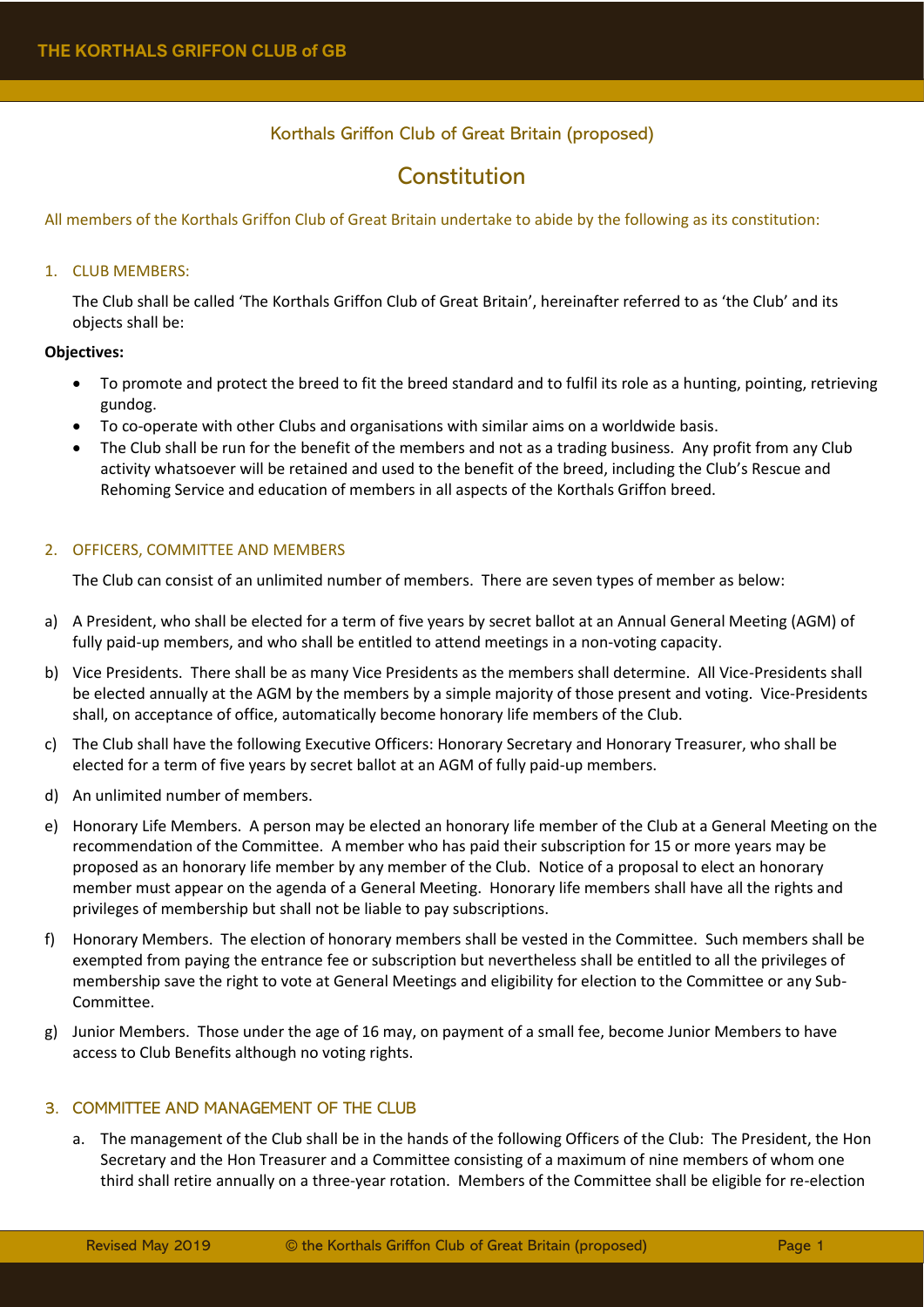every three years. Any Committee member missing for than 50% of the meetings within one year, without good reason, must retire from the Committee but may offer themselves for re-election at the next AGM. Only fully paid up members of the Club will be eligible to be Officers of the Club or to serve on the Committee, with the exception of Presidents and Vice Presidents.

- b. To avoid any conflict of interest, members and their spouses or partners cannot be elected to serve as an officer or committee member of the Korthals Griffon Club of Great Britain (Proposed) if they are a member of any other Korthals Griffon Breed Club, Society or Association.
- c. The Hon Secretary; the Hon Treasurer and the elected members of the Committee shall have full voting rights at Committee and General Meetings.
- d. The Committee shall elect from its members a Chairman and a Vice-Chairman to serve annually for the duration of the Committee and until their successors are appointed. The Chairman (or Vice-Chairman in their absence) shall have a casting vote in addition to their Committee vote if the need arises.
- e. The Committee shall elect from its members a Field Trial Secretary to serve annually for the duration of the Committee and until their successors are appointed.
- f. The Committee shall have the power to co-opt members on to the Committee in the event of positions becoming vacant between General Meetings or to fill any position deemed necessary. Those co-opted shall only hold office until the next General Meeting of the Club at which an election of Officers and Committee takes place. Co-opted Committee members shall not have voting rights at a Committee meeting.
- g. Meetings of the Committee shall be held as often as deemed necessary but will be at least four times in each year, one of which will be on the same day as the AGM.
- h. A quorum for Committee meetings shall be four elected members.

# 4. ELECTION OF MEMBERS

Each application for membership, joint and individual, of the Club will be circulated to the Committee in a timely fashion for approval. Successful applications will become full members on receipt of their fully paid subscription.

The names of all members will be held by the Membership Secretary and shared with Committee members ONLY in order to fulfil the objectives of the Club. Use of the membership list will comply with the Club's privacy policy.

## 5. MEMBER INFORMATION

An up to date list of members' names and their addresses, and those of branch members (where appropriate), must be maintained and, if requested, the list of names must be made available for inspection by the Kennel Club and members of the Club. A declaration of the number of members of the Club must be made with Annual Returns.

## 6. VOTING RIGHTS

Each single subscription members and each party of a joint subscription membership shall be entitled to an individual vote, upon acceptance of full Club membership.

## 7. CLUB PROPERTY

The property of the Club shall be vested in the Committee. In the event of the Club ceasing to exist, a General Meeting shall be called to decide the disposal of these assets, the outcome of which will be notified to the Kennel Club.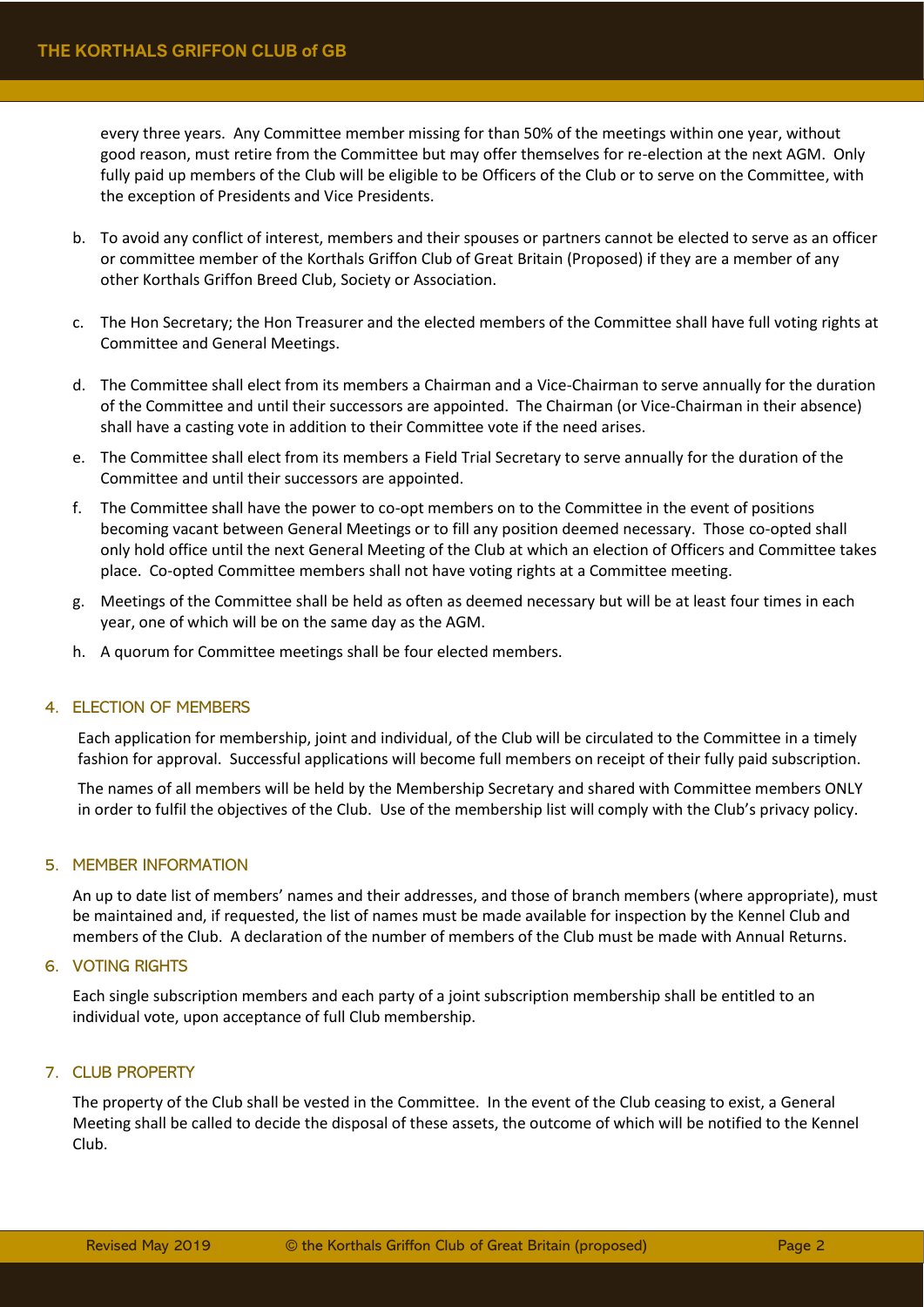# 8. CLUB ACCOUNTS

- a) A bank account shall be held in the name of the Club into which all revenue of the Club shall be paid. Withdrawal shall only be made on the approval of any two from the Offices of Chairman, Hon Secretary and Hon Treasurer.
- b) The Hon Treasurer shall keep a record of all monies received or paid by the Club. An Auditor appointed for that purpose at the AGM shall audit the accounts, and a Statement of Accounts circulated to all Club members prior to the subsequent AGM together with the AGM agenda. Those certifying the accounts must be independent of the committee. The certified accounts will be made available on request to members fourteen days prior to the AGM. The Hon. Treasurer will produce an ongoing report in whatever format is required by the Committee for each Committee meeting.

## 9. ELECTION OF MEMBERS

- a) The annual subscriptions and classes of membership shall be in such an amount as agreed by members at a General Meeting and notified to the Kennel Club.
- b) The annual subscriptions are payable to the Hon Treasurer on the first of January every calendar year.
- c) No members whose subscription remains unpaid is entitled to any of the privileges of membership and if the member shall fail to pay outstanding subscriptions by first of February their name will be automatically erased from the register. Acceptance back on the register will be dependent upon a new application and payment of the annual subscription.

## 10. EXPULSION OF MEMBERS

Any member who shall be disqualified under Kennel Club Rule A11.j. (5) and/or Kennel Club Rule A11.j.(9) shall immediately cease to be a member of the Club.

If the conduct of any member shall, in the opinion of the Committee of the Club, be injurious or likely to be injurious to the character, or interest, or Code of Ethics of the Club, the Committee of the Club may, at a meeting the notice of which includes an object the consideration of the conduct of the member, determine that a Special General Meeting (SGM) or at an appropriate part of the AGM, be called for the purpose of passing a resolution to expel him/her. Notice of the SGM or item at the AGM shall be sent to the accused member giving particulars of the complaint and advising the place, date and hour of that meeting in order that he/she may attend and offer an explanation.

If, at that meeting, two thirds of the voting members present pass a resolution to expel, then his/her name will immediately be removed from the list of members and he/she will cease for all purposes to be a member of the Club, except to be able to inform an appeal to the Kennel Club within two calendar months from the date of expulsion subject to such conditions as the Kennel Club may impose.

## 11. FINANCIAL YEAR

The financial year of the Club will run from 1 January to 31 December each calendar year.

## 12. THE ANNUAL GENERAL MEETING

The AGM shall be held before 31 May of each calendar year for the following purposes:

- a) To receive the Report of the Committee and a Statement of the Accounts
- b) To elect Officers and Committee members as required.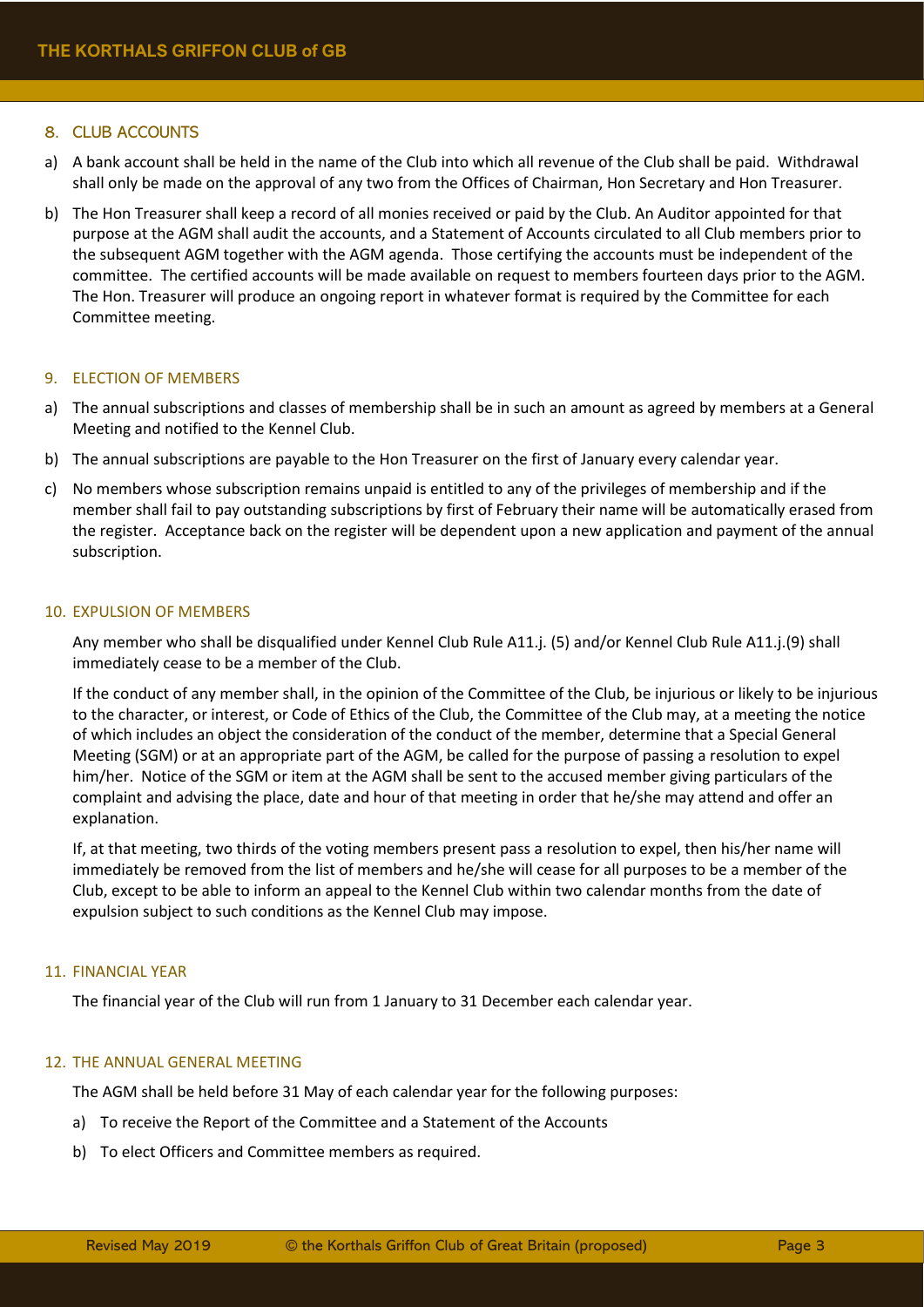- c) To discuss any resolution duly proposed for the Agenda of which 28-days notice has been given to the Hon Secretary. Such resolutions must be signed by either:
	- i. Two fully paid up members of the Club, or
	- ii. The Club Hon Secretary on behalf of the Committee

In either case the resolution must be presented by a signatory 'in person'.

- d) To appoint the Auditors.
- e) No business shall be transacted at an AGM unless notice thereof appears on the agenda, with the exception of routine matters or those, which in the opinion of the Chairman of the Meeting, are urgent.
- f) Nominations for positions of Officers or Committee should be in writing and received by the Hon Secretary not later than 28 days prior to the AGM. The proposer must state their nominee is willing to serve.
- g) All nominations shall be proposed and seconded by fully paid-up members.
- h) The Hon Secretary will give not less than 42-days notice of an AGM to all members.

# 12a ELECTION OF MEMBERS

A special General Meeting (SGM) shall be summoned by the Hon Secretary if 10 members send in a signed requisition stating the subject to be discussed and requesting an SGM to do so. The Hon Secretary shall arrange and subsequently give notice to all members of an SGM to take place not later than 30 days from the receipt of the request.

No business other than that detailed on the agenda can be discussed at an SGM.

The President shall normally Chair and General Meeting. However, should they decline or in their absence the meeting shall elect a Chairman from those present.

## 13. AMENDMENTS TO RULES AND REGULATIONS

The Rules and Regulations of the Club may not be altered except at an AGM, the notice/agenda for which contains specific proposals to amend the rules. Any proposed alteration to the rules may not be brought into effect until the Kennel Club has been advised and approved the alteration. New rules or amendments introduced specifically to meet Kennel Club requirements shall be adopted immediately.

## 14. THE ANNUAL RETURNS

The officers of the Club acknowledge that during the month of January each year, the Maintenance of Title fee will be sent by the Club Hon Secretary to the Kennel Club for the continuance of the Club registration and that by 31 July each year other returns as stipulated in Kennel Club regulations for the Registration and Maintenance of a Registered Breed Society will be forwarded to the Kennel Club.

The officers of the Club will also inform the Kennel Club of any changes to the holder of the position of Hon Secretary of the Club which may occur from time to time.

## 15. KENNEL CLUB FINAL AUTHORITY

The Kennel Club is the final authority for interpreting the rules of the Club in all cases relative to canine or Club matters.

16. The Club shall not join any Federation of Societies or Clubs.